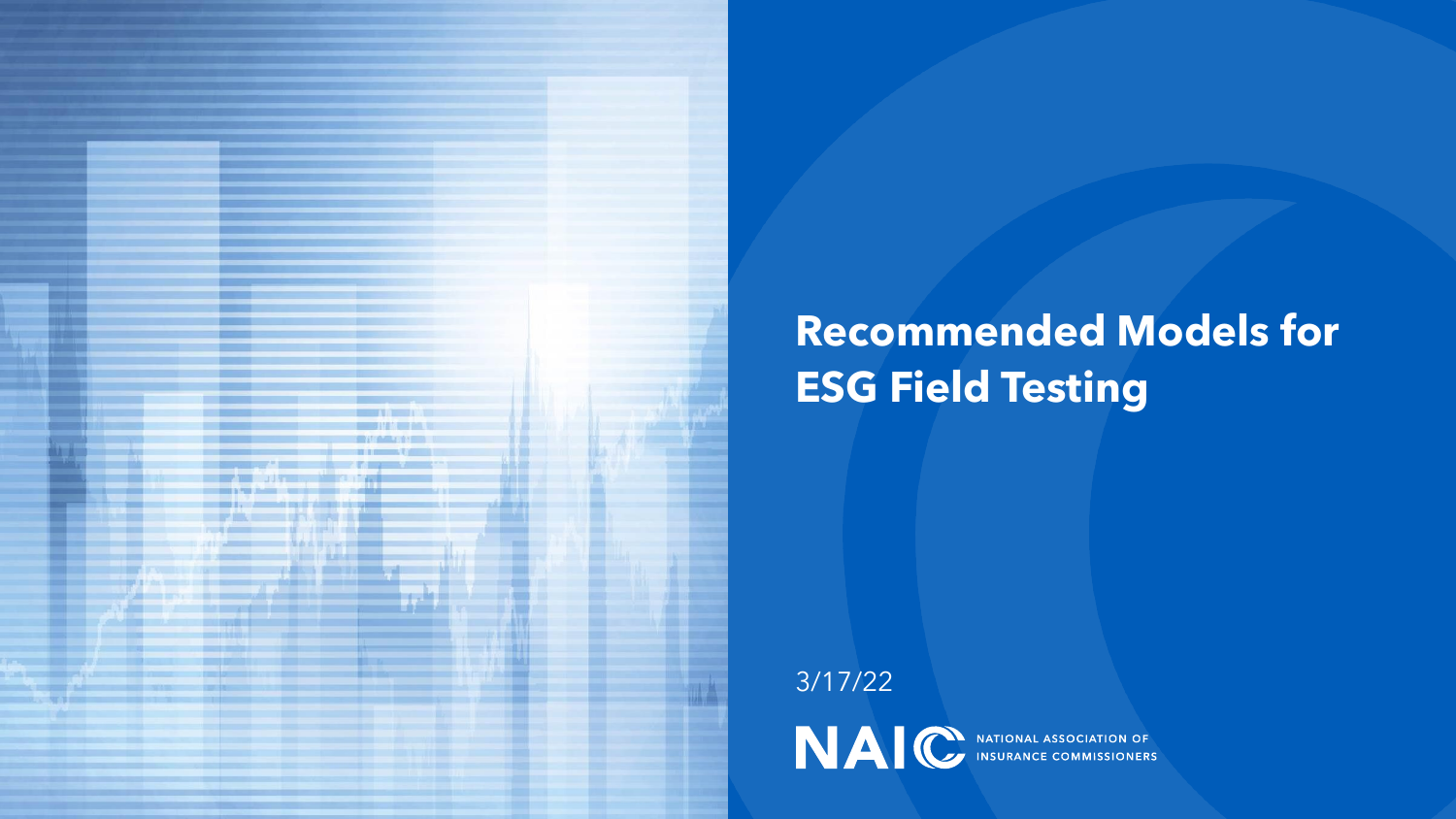

# **Agenda**

- 1. Background
- 2. Summary of Recommended ESG Models for Field Testing
- 3. Overview of Recommended Treasury, Equity, and Corporate Models
- 4. Links to Additional Resources
- 5. Questions and Comments

### Appendices:

Appendix 1: Generalized Fractional Floor Appendix 2: Treasury Model Acceptance Criteria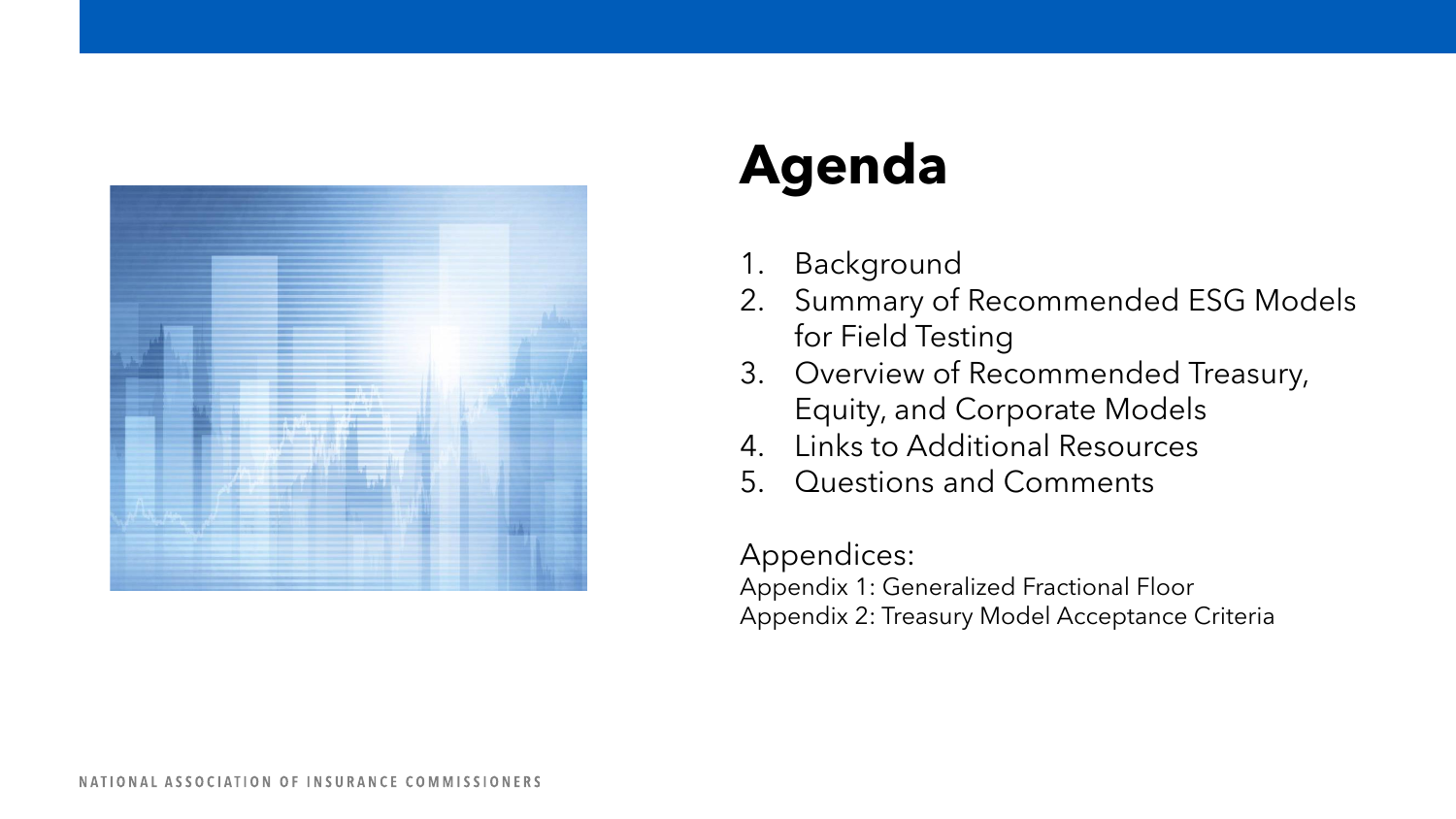# **Background**

- For over a year, regulators on the ESG Drafting Group have been meeting with subject-matter experts to develop a recommendation to the Life Actuarial (A) Task Force and the Life RBC (E) Working Group for scenario sets to use in field testing a new prescribed ESG for reserves and capital calculations.
- This presentation provides their high-level recommendations on the Treasury, Equity, and Corporate models to include in field testing.
- The ESG field test is planned to begin during the first week of June, so it is necessary to bring more regulators and interested parties into the discussions. These recommendations will be exposed for comment until close of business April 7th, 2022.
- Links to documentation and additional information are included on slide 9 of this presentation. **After the updates noted on slide 4 have been made, scenario files will be added to Conning's website and links to additional resources will be added to slide 9 (e.g., scenario statistics).**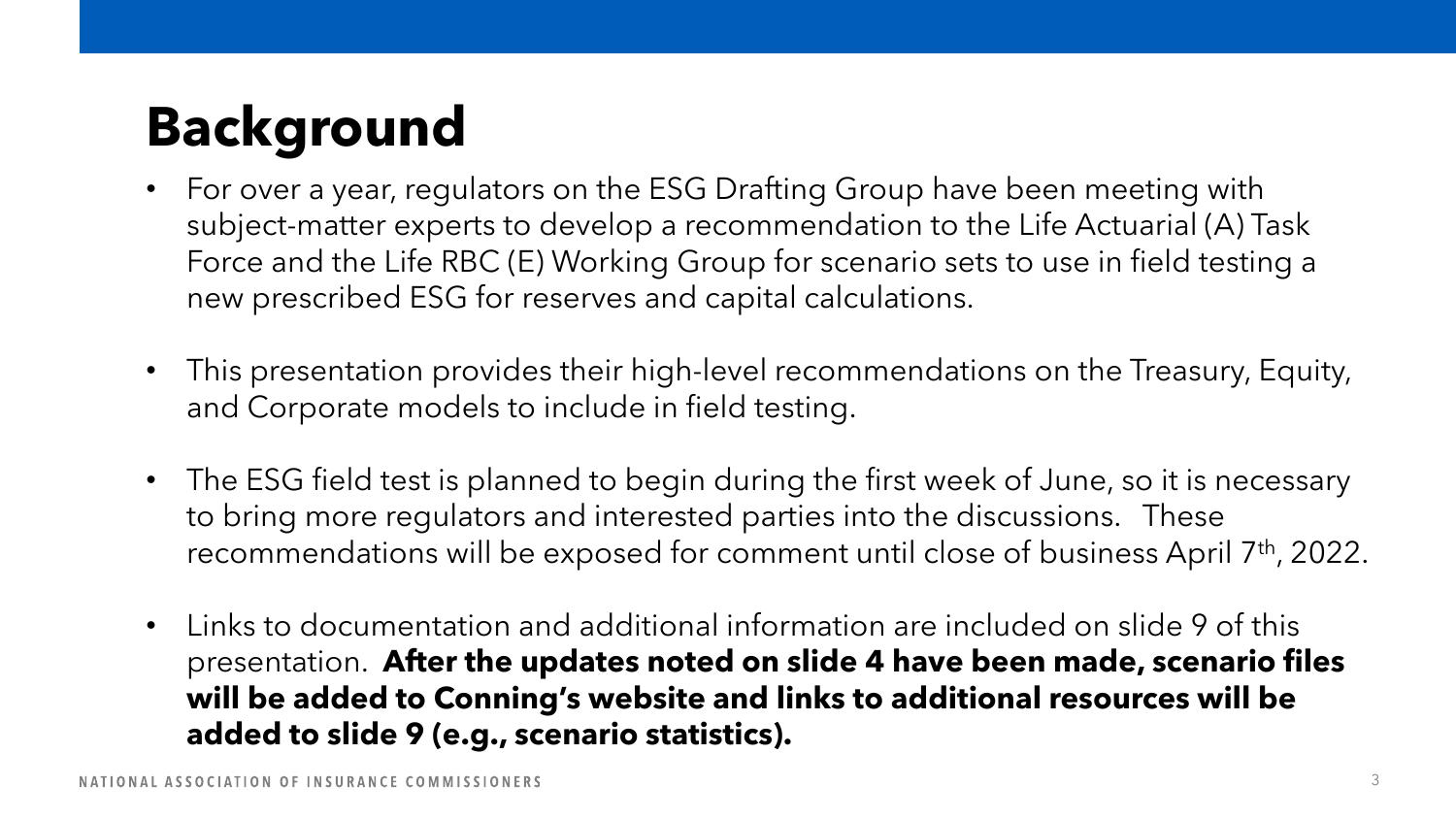# **Summary of Recommended ESG Models for Field Testing**

| <b>Model</b> | <b>Field Test Recommendation</b>                                                                                                                                                                  |
|--------------|---------------------------------------------------------------------------------------------------------------------------------------------------------------------------------------------------|
| Treasury     | 1. Field test two GEMS® Treasury model candidates                                                                                                                                                 |
|              | a. Conning Calibration and Generalized Fractional Floor                                                                                                                                           |
|              | b. Alternative Calibration and Shadow Floor<br>Note: The Alternative Calibration will be adjusted ahead of field testing<br>$\mathsf{L}$                                                          |
| Equity       | 2. Utilize the existing GEMS® equity model with equity-Treasury linkage based on the short<br>Treasury rate for field testing. Additionally, apply the following calibration updates:             |
|              | a. Update the equity model calibration to account for changes made to the Treasury<br>model                                                                                                       |
|              | b. Apply a Sharpe-ratio approach with a 5% corridor to set the expected returns for the<br>diversified international equity, aggressive international equity, and US aggressive<br>equity indices |
| Corporate    | 3. Include GEMS® corporate model in initial field testing with the calibration updated for<br>consistency with other generated returns on a risk/reward basis.                                    |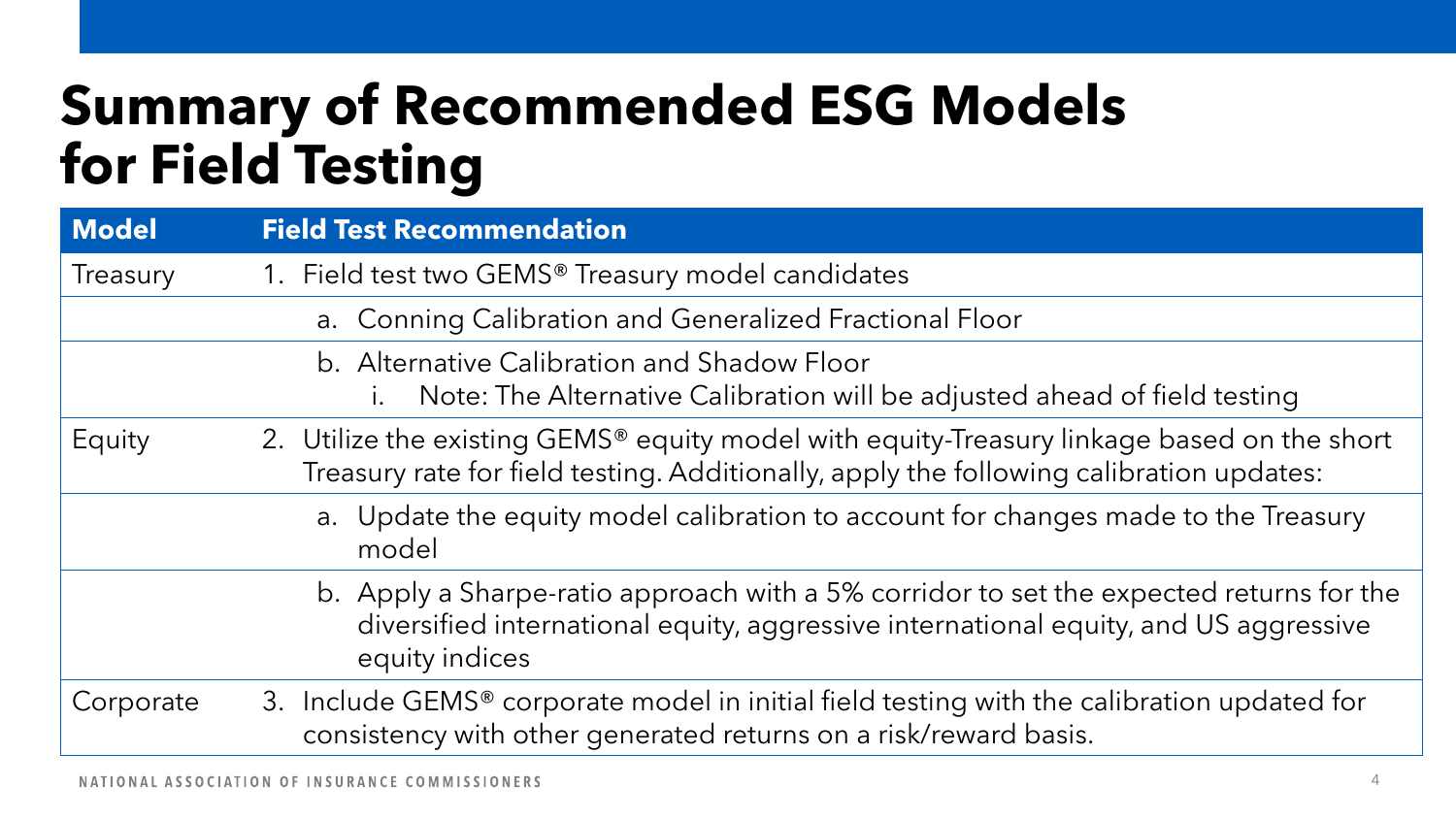## **Overview of Recommended Treasury Models for Field Test**

Model #1. Conning Calibration and Generalized Fractional Floor

- The Conning calibration, paired with a floor, was designed to meet the acceptance criteria that were chosen by regulators for the Treasury scenarios.
- f A generalized fractional floor (see Appendix 1) has been applied to the scenarios resulting from the Conning calibration to reduce the frequency and severity of negative interest rates.

| Pros:                                                       | Cons:                                                                 |
|-------------------------------------------------------------|-----------------------------------------------------------------------|
| • Achieves the acceptance criteria for "Low for Long"       | • The calibration generates more frequent and severe negative         |
| Treasury rates while also producing a significant           | interest rates than several commenters feel is reasonable             |
| representation of high interest rates                       | • The highest rate produced in the set of 10,000 scenarios is 39%*    |
| • The generalized fractional floor with a 40 BP threshold   | • The frequency of yield curve inversions is elevated vs. history,    |
| and a 20% factor allows for significant control of negative | and inversions can persist for many years                             |
| interest rates without severe compression of the scenario   | • For scenarios that are inverted, the average level of inversions is |
| distribution in early projection years                      | significantly higher than historical average levels of inversion      |

\*Across 10,000 scenarios projected for 100 years, 0.16% of 1 year UST rates are between 20-25% and 0.03% are greater than 25%. Over the first 30 years, 1.6% of scenarios have rates of 20% or more.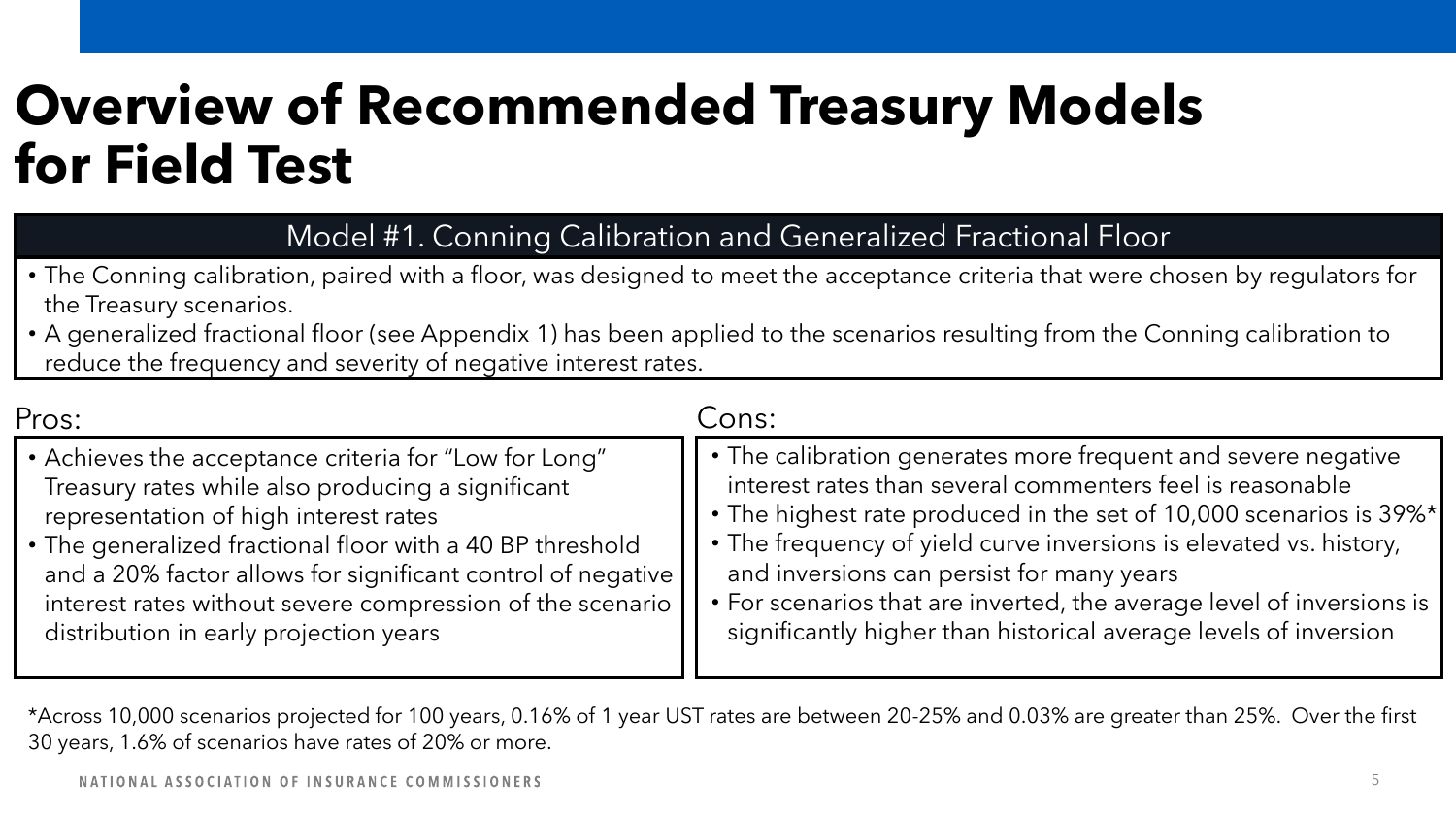## **Overview of Recommended Treasury Models for Field Test**

## Model #2. Alternative Calibration and Shadow Floor

• The Alternative Calibration was designed to produce realistic term premiums and yield curve behavior over time and fit a wide variety of historical yield curves. It was also adapted to meet regulator objectives.

f • A shadow-rate floor methodology has been applied to reduce the frequency and severity of negative interest rates produced by the Alternative Calibration.

| Pros:                                                                                                                                                                                                                       | Cons:                                                                                                                                                                             |  |
|-----------------------------------------------------------------------------------------------------------------------------------------------------------------------------------------------------------------------------|-----------------------------------------------------------------------------------------------------------------------------------------------------------------------------------|--|
| • Significantly closer alignment of inversion<br>frequencies and levels between scenarios and<br>historical data<br>• Shadow floor methodology is specifically designed<br>to preserve the arbitrage-free scenario property | • Compressed distribution of scenarios in the earlier<br>projection periods<br>• Less reflection of high interest rate scenarios<br>• High negative rate frequency in early years |  |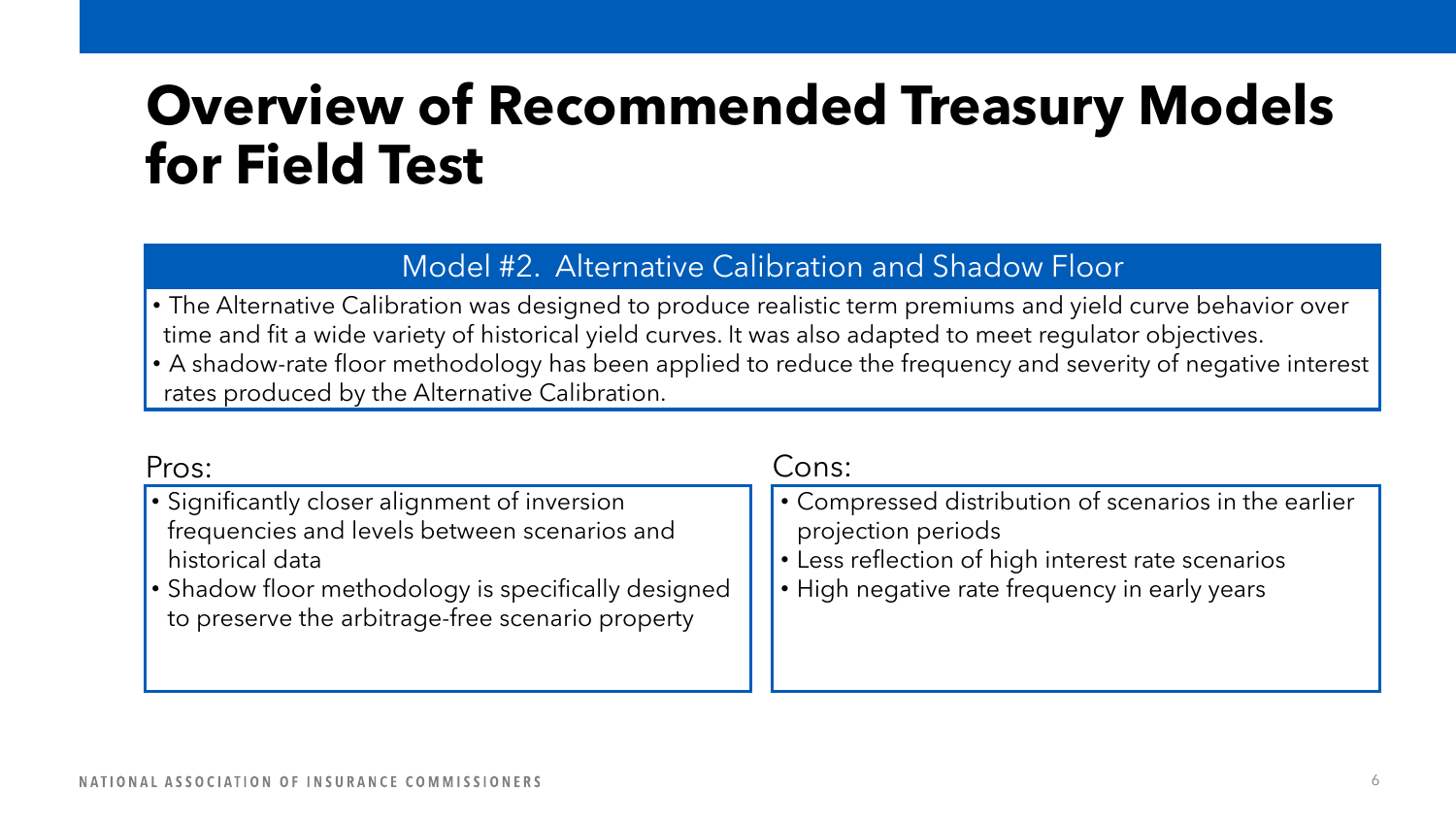## **Overview of Recommended Equity Model for Field Test**

## GEMS® Equity Model with Equity-Treasury Linkage

- The GEMS® Equity Model is designed to produce realistic equity return behavior and includes volatility clustering, jumps in returns that are more frequent during volatile periods, dividend cash flows that are negatively correlated with price returns, and fat return distribution tails.
- The GEMS® Equity Model also includes a linkage to the Treasury model, which produces lower average cumulative equity returns when interest rate levels are lower and vice-versa.

## Pros:

- The GEMS® Equity Model is able to produce scenarios that capture the key dynamics that impact equity returns
- The equity-Treasury linkage will produce scenarios that adequately capture the risk of low equity returns paired with a low interest rate environment
- The equity-Treasury linkage reflects that investors typically demand equity returns in excess of those offered by riskfree assets to compensate for bearing risk.

#### Cons:

- The inclusion of a linkage between Treasury rate levels and equity returns may add significant volatility and procyclicality to period-to-period calculations of reserves and capital
- Higher starting levels of interest rates will produce scenarios with less reflection of low equity returns paired with low or high interest rate scenarios
- Some commenters believe this linkage to the Treasury model is a simplification not supported by historical data or economic research and may not promote sound risk management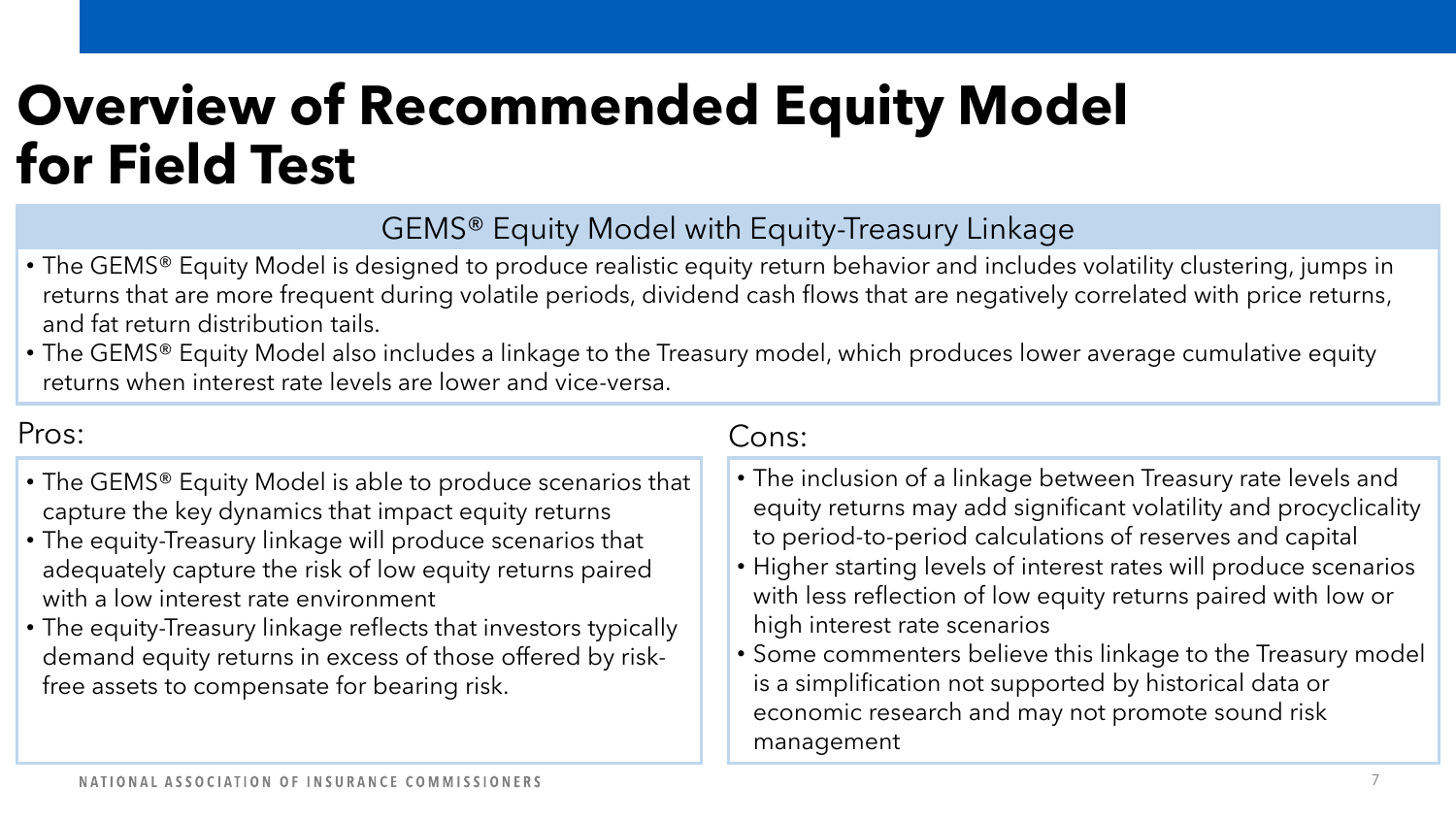## **Overview of Recommended Corporate Model for Field Test**

## GEMS® Corporate Model

- The GEMS® Corporate Model captures the key dynamics that influence bond returns, including stochastic spreads, credit rating transitions, and defaults.
- The bond fund returns produced by the GEMS® Corporate Model will be used to model policyholder separate account investments in bond funds and general account insurer investments in bond funds, where applicable.

| Pros:                                                                                                                                                                                                           | Cons:                                                                                                                                               |  |
|-----------------------------------------------------------------------------------------------------------------------------------------------------------------------------------------------------------------|-----------------------------------------------------------------------------------------------------------------------------------------------------|--|
| • The GEMS <sup>®</sup> Corporate model is able to produce<br>scenarios that reflect the key dynamics of bond fund $\parallel$<br>returns<br>$\cdot$ Does not require buildout of a separate corporate<br>model | • Due to the proprietary nature of the GEMS <sup>®</sup><br>Corporate model, full documentation of the model<br>will not be available to the public |  |

Note: An alternative corporate model has been discussed at the ESG Drafting Group meetings and is currently being developed.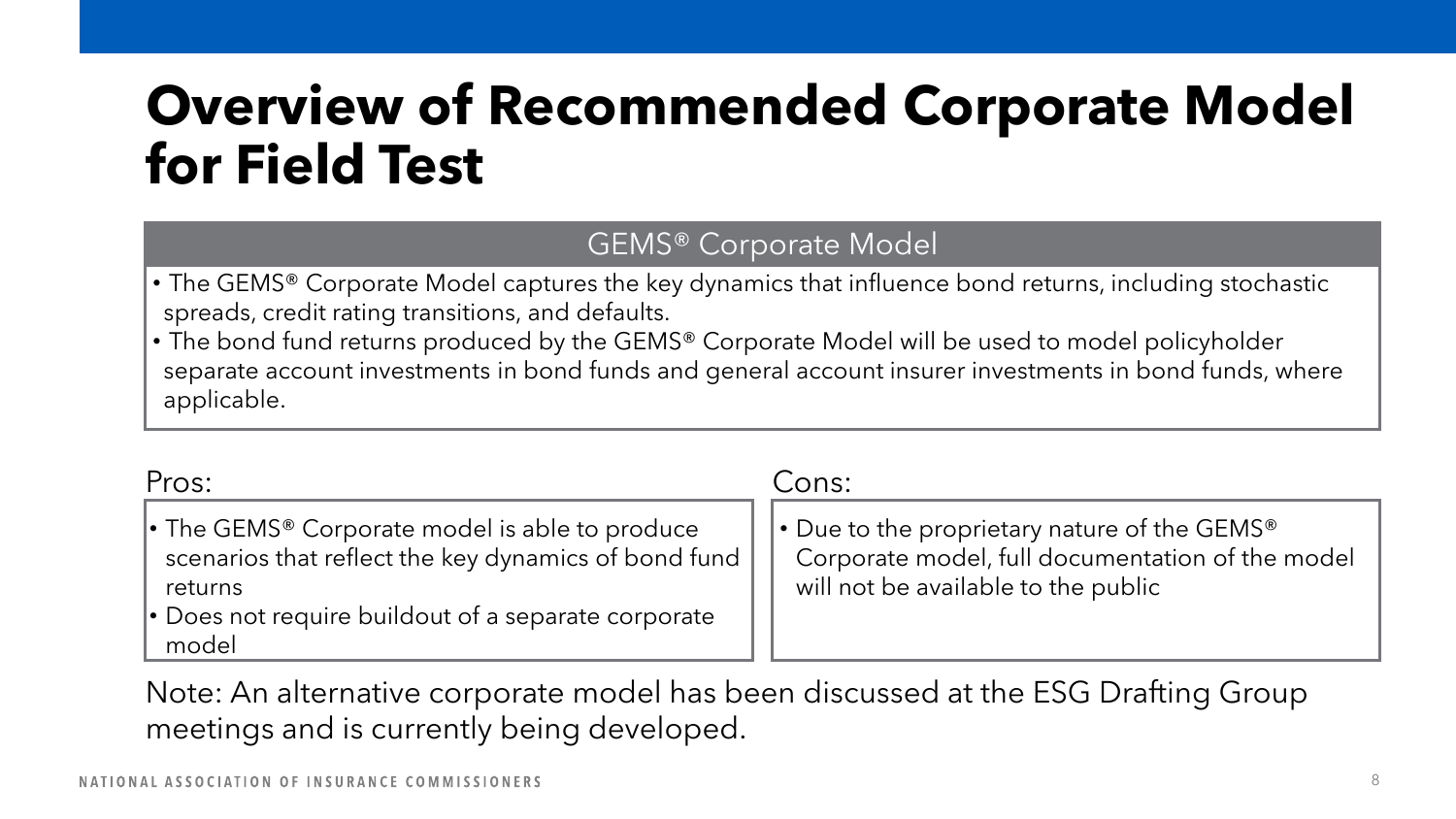# **Links to Additional Resources – as of 3/17/22**

#### **Field Test Candidate Scenario Charts and Statistics:**

• These will be added after the updates noted on slide 4 have been made.

#### **[ESG Landing Page on Conning Website:](https://naic.conning.com/scenariofiles)**

- This site contains previous NAIC scenario releases along with model documentation, information on exposures, a FAQ document, and more.
- This site will be used to deliver scenario files once the ESG is implemented

#### **Documentation**:

- [Q&A Document](https://azspcngcms.blob.core.windows.net/sitecoremedia/project/naic/files/documentation/esg-q-and-a-4,-d-,7,-d-,2021.pdf)
- [Treasury Model Documentation](https://azspcngcms.blob.core.windows.net/sitecoremedia/project/naic/files/documentation/naic-technical-documentation-interest-rates-draft.pdf)
- [Corporate Model Documentation](https://azspcngcms.blob.core.windows.net/sitecoremedia/project/naic/files/documentation/naic-technical-documentation-corporate-bonds.pdf)
- [Equity Model Documentation](https://azspcngcms.blob.core.windows.net/sitecoremedia/project/naic/files/documentation/naic-technical-documentation-equity-draft.pdf)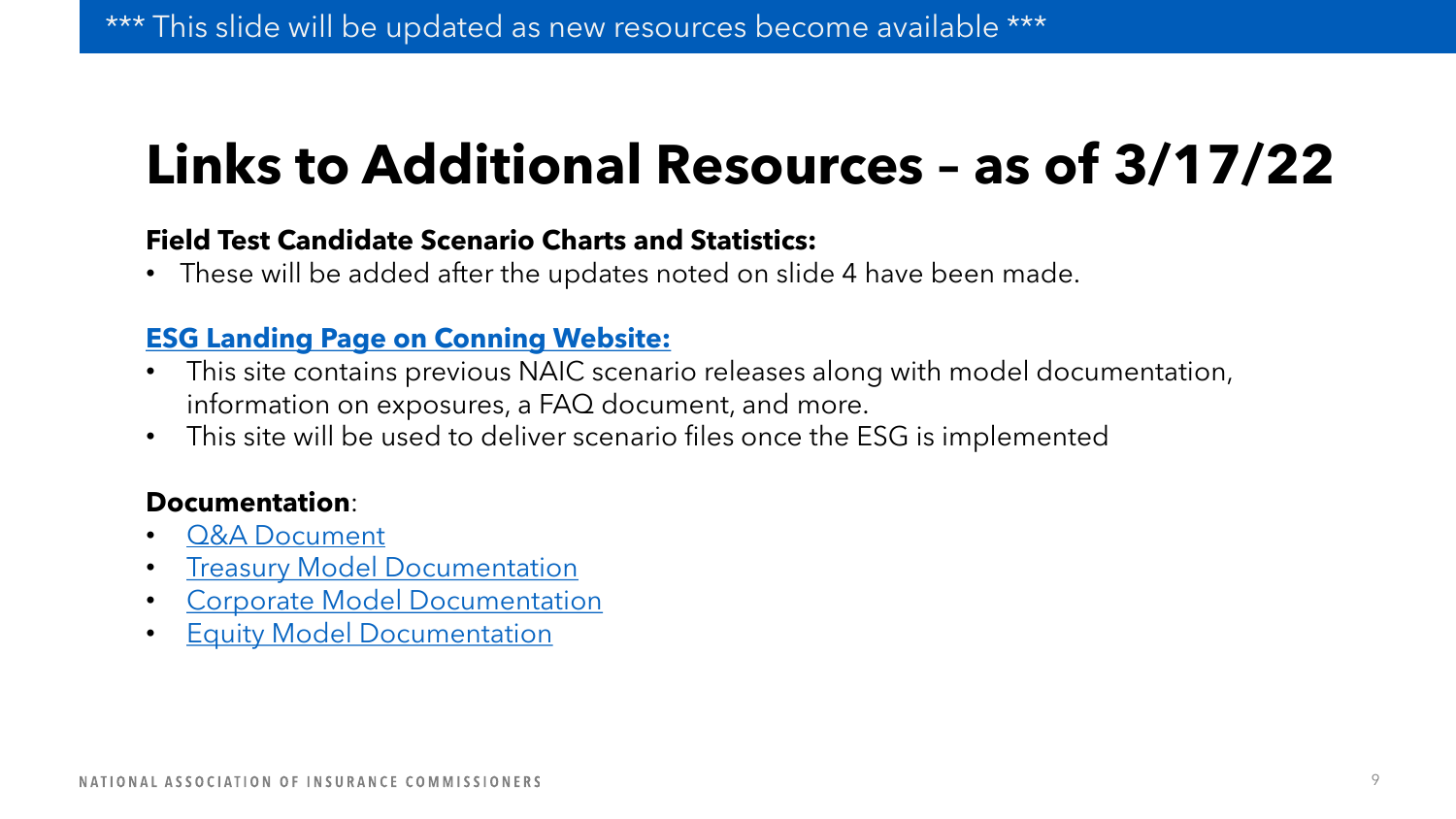# **Questions and Comments**

Please contact Scott O'Neal ([soneal@naic.org\)](mailto:soneal@naic.org) with questions or comments

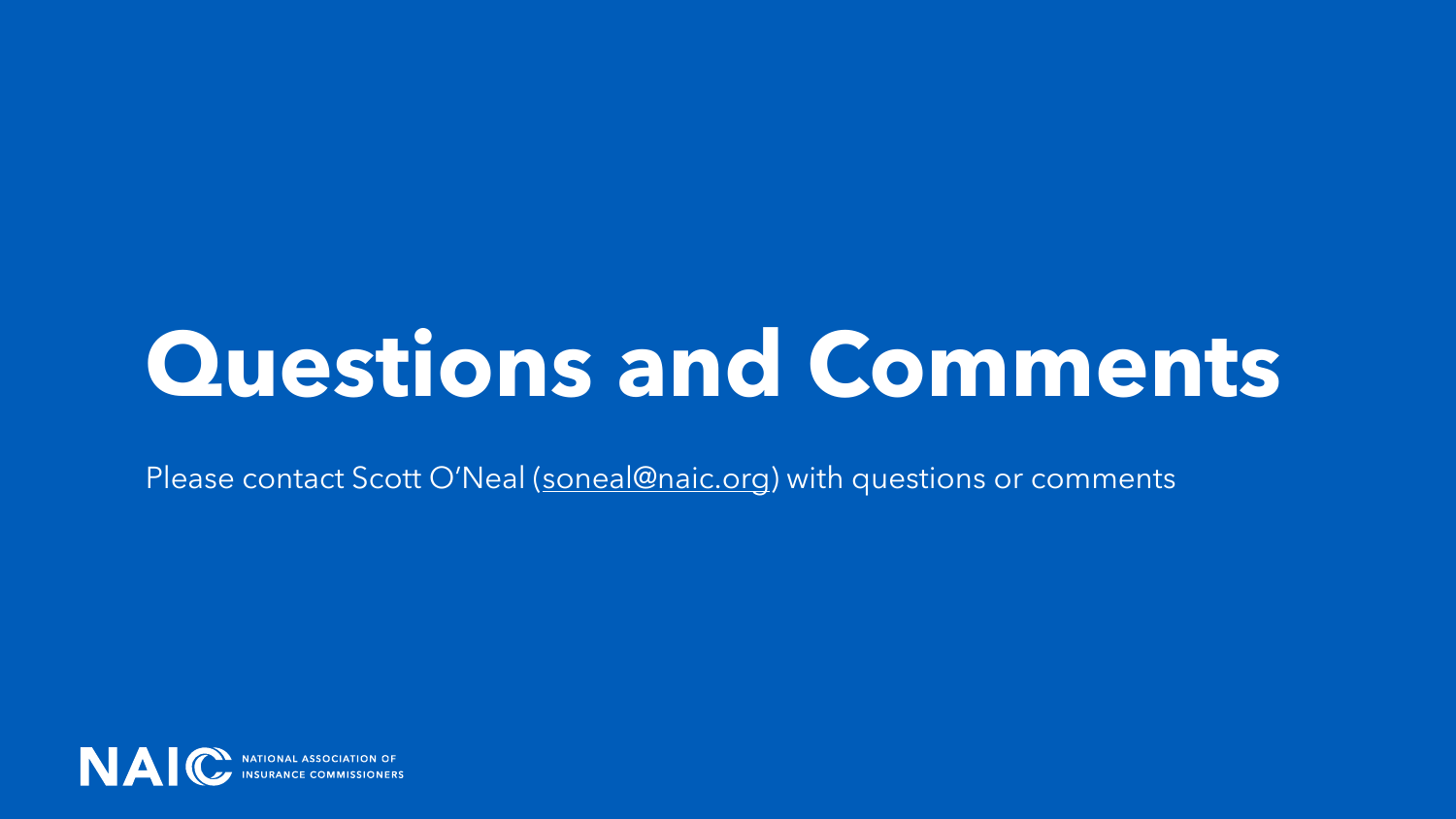## **Appendix 1: Generalized Fractional Floor**

- The Conning GEMS Treasury model has the capability of producing negative interest rates, which have been a feature prevalent in other countries currently and in recent history.
- While the basic formula for the generalized fractional floor (see below) is relatively simple, the implementation of the floor in the Conning Calibration is more complex. In this particular implementation, the Treasury model is fit to an implicit yield curve that is chosen such that the actual yield curve is matched at time zero after the floor has been applied.
- Applying a generalized fractional floor methodology to the scenarios from the Conning Treasury calibration allows for increased control of the frequency and severity of negative interest rates.
- After testing, Conning has chosen a threshold value of 40 BPs and a factor of 20% to reduce the frequency and severity of negative interest rates while ensuring that other regulator objectives, such as low for long, are met.

#### **Generalized Fractional Floor Formula:**

- If Unfloored Rate < Adjustment Threshold,
	- Floored Rate = Adjustment Threshold + Factor \* (Unfloored Rate Adjustment Threshold)
- Otherwise,
	- Floored Rate = Unfloored Rate

#### **Example:**

Unfloored Rate = -1% Threshold = 40BPs Factor = 20% Floored Rate = 0.4% + 20%\*(-1% - 0.4%) = **0.12%**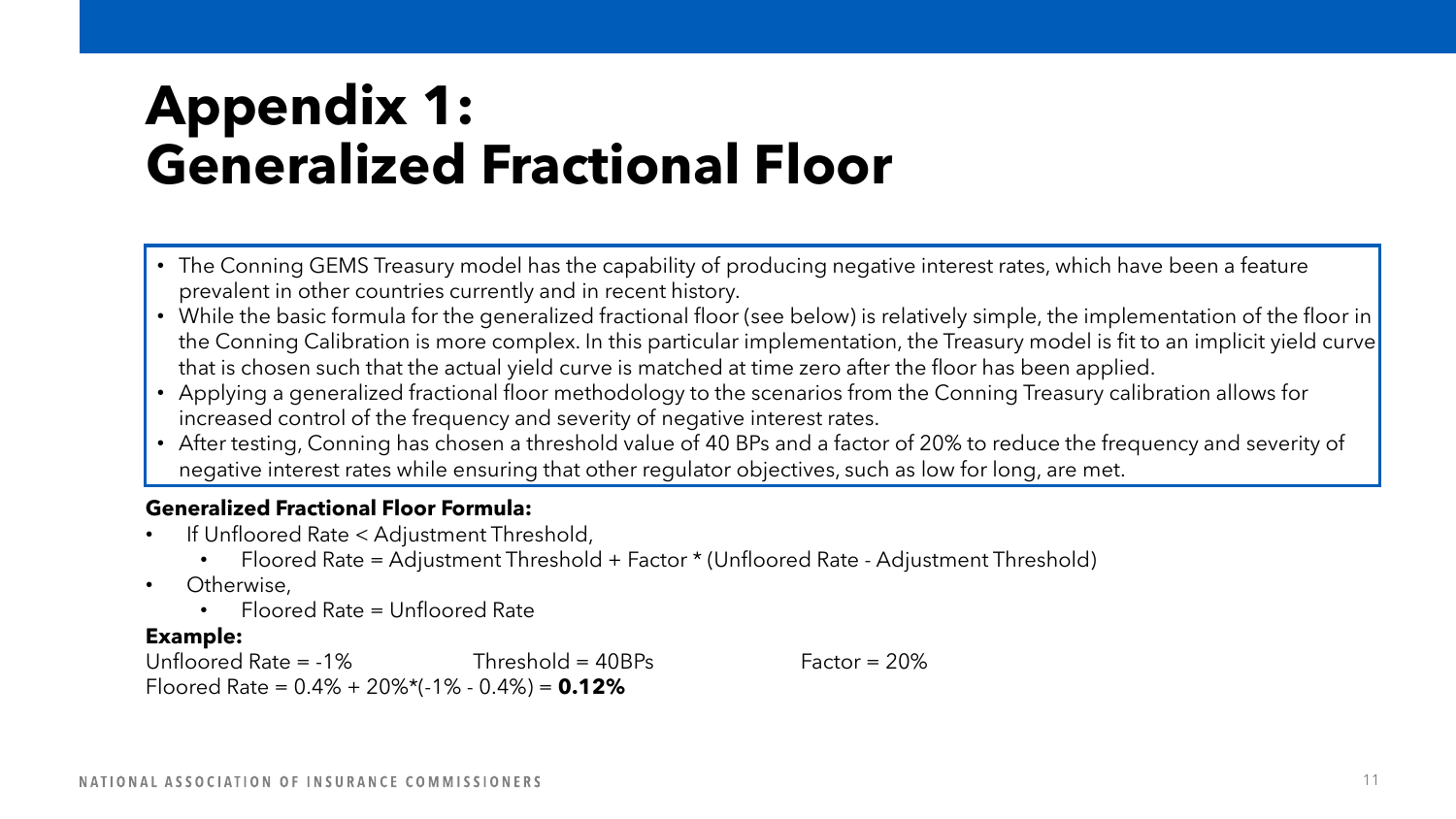# **Appendix 2: Treasury Model Acceptance Criteria**

| <b>Item</b> | <b>Category</b>                                                            | <b>Acceptance Criteria</b>                                                                                                                                                                                                                                                                                                                                                                                                                                                                        |
|-------------|----------------------------------------------------------------------------|---------------------------------------------------------------------------------------------------------------------------------------------------------------------------------------------------------------------------------------------------------------------------------------------------------------------------------------------------------------------------------------------------------------------------------------------------------------------------------------------------|
| 1.          | Low For Long                                                               | At least 10% of scenarios should have a 10-year geometric average of the 20-<br>a)<br>year UST that is below 1.45%*<br>b) At least 5% of scenarios should have a 30-year geometric average of the 20-<br>year UST that is below 1.45%*                                                                                                                                                                                                                                                            |
| 2.          | Prevalence of<br>High Rates,<br><b>Upper Bound</b><br>on Treasury<br>Rates | a) The scenario set should reasonably reflect history, with some allowance for<br>more extreme high and low interest rate environments<br>b) Upper Bound:<br>20% is $>= 99$ <sup>th</sup> percentile on the 3M yield fan chart, and no more than 5%<br>of scenarios have 3M yields that go above 20% in the first 30 years<br>ii. 20% is $>= 99$ <sup>th</sup> percentile on the 10Y yield fan chart, and no more than 5%<br>of scenarios have 10Y yields that go above 20% in the first 30 years |

\*1.45% was the current level of the 20-year UST at 12/31/20.